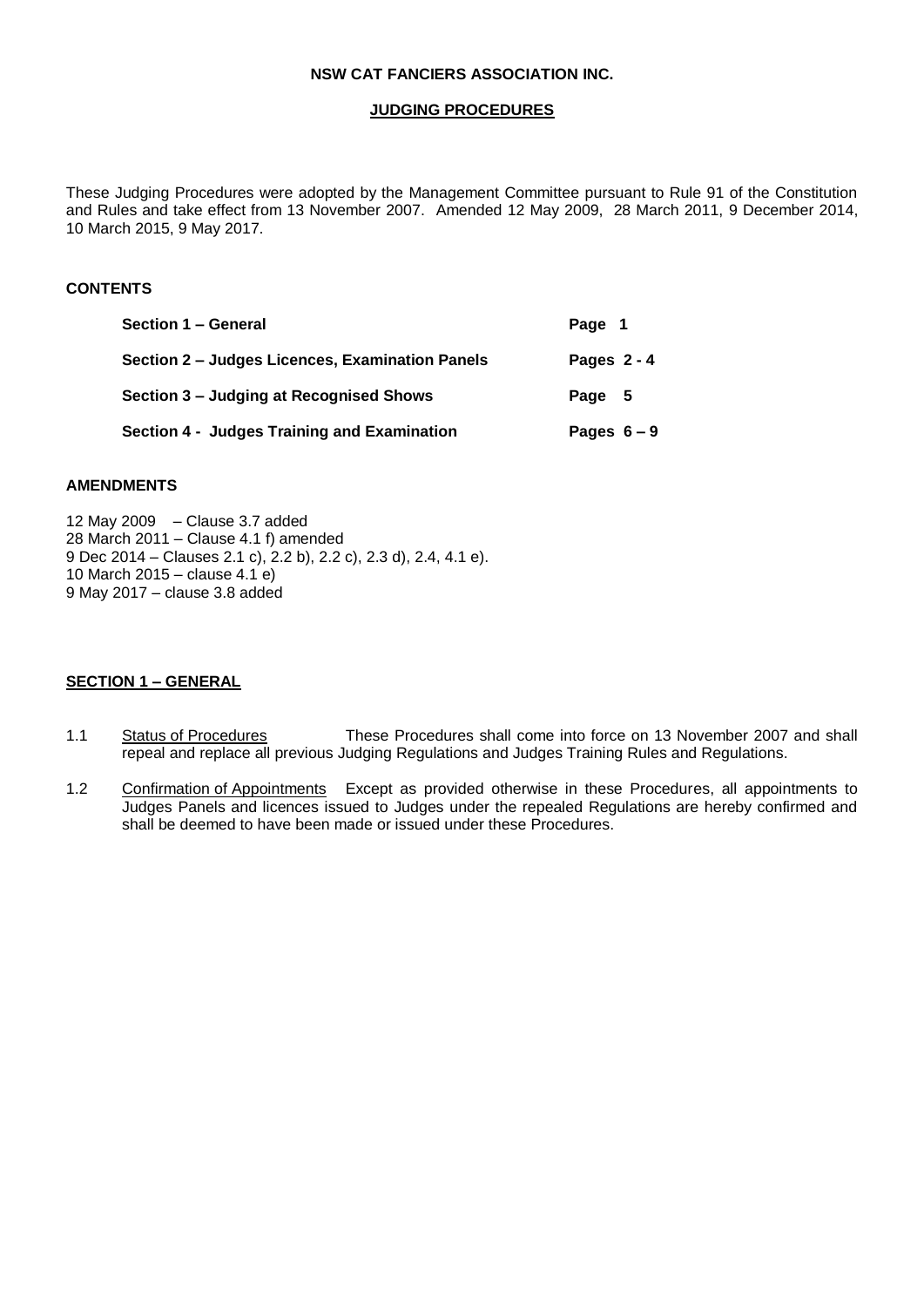### **JUDGING PROCEDURES**

#### **SECTION 2 – JUDGES LICENCES, EXAMINATION PANELS**

#### 2.1 Judges Licences

- a) The Management Committee shall have the power to grant, suspend or revoke Judges Licences
- b) Until otherwise determined by the Management Committee there shall be the following levels of Judges Licences
	- i) Probationary. The holder shall be entitled to accept a judging appointment within the state of NSW to judge any classes in the Group to which the Probationary Licence applies. Probationary Judges may judge to Best Exhibit in Group either alone or by conferring with one or more other Judges but may not officiate on a Supreme All Breeds panel.
	- ii) Full. The holder shall be entitled to accept a judging appointment with any recognised Body anywhere in the world.
	- iii) Tutor. The holder shall be a Full Judge of the relevant breed group for a minimum of five years and shall be entitled to serve as a member of a Judges Examination Panel.
	- iv) All Breeds. The holder shall have attained Full Judge status in each of the three Groups of cat breeds shall be accorded the status of All Breeds Judge.
	- v) Emeritus. The Management Committee may confer this honour on a Judge who retires after a period of not less than fifteen years service as a Judge.
- c) Prior to 2013 the three levels of Judges Licences were to be separately attained in the following Groups of pedigreed cat breeds.

Group 1 – Persian, Exotic and associated Semi-longhaired Breeds Group 2 – Siamese, Foreign White, Oriental and associated Semi-longhaired Breeds Group 3 – Other Shorthaired Breeds and associated Semi-longhaired Breeds

As from 2013 0nly two Judges Licences are to be separately obtained.

Longhair – Group 1 Shorthair – Groups 2 & 3

d) Interstate and Overseas Appointments. Judges are required to advise the Association's office in writing on acceptance of these assignments.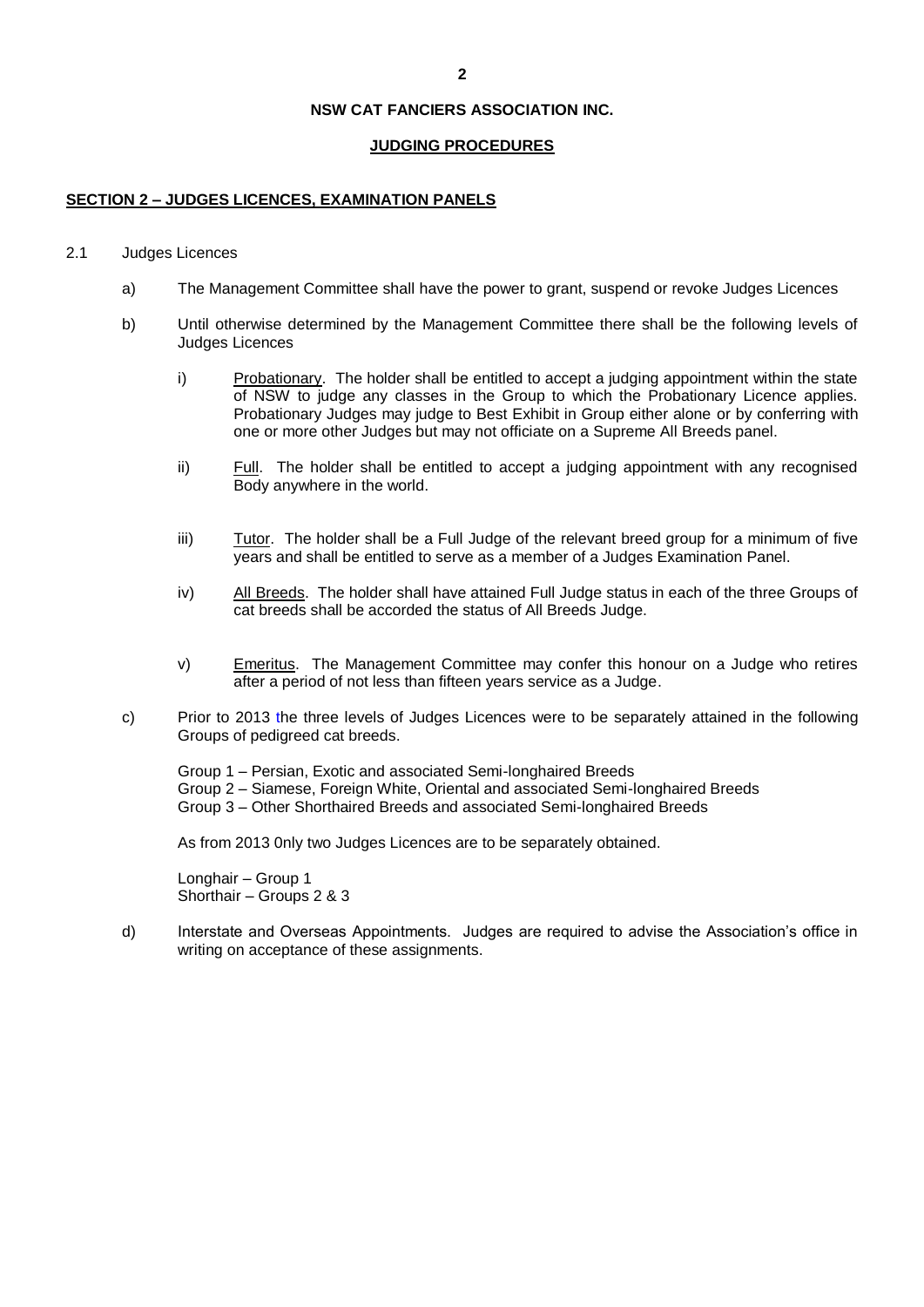#### **JUDGING PROCEDURES**

#### **SECTION 2 – JUDGES LICENCES, EXAMINATION PANELS (continued)**

#### 2.2 Term of Licences

- a) Unless determined otherwise by the Management Committee Judges Licences will be issued annually for each calendar year commencing from 1 January, 2008.
- b) Longhair Probationary Licences will be issued for a minimum period of 12 months and a maximum period of 24 months. Where a Probationary Judge is experiencing difficulty in being invited to officiate at shows the Probationary Judge may make a written request to the Management Committee for assistance. If after 24 months a Probationary Judge has not qualified for appointment as a Full Judge then the Probationary Judge may apply for an extension of the probationary period for a further 12 months only. If a Probationary Judge has not progressed to Full Judge status after 36 months then that Judge's Probationary Licence shall be cancelled. Clause 2.7 may apply.
- c) Shorthair Probationary Licences will be issued for a minimum period of 24 months and a maximum period of 36 months. Where a Probationary Judge is experiencing difficulty in being invited to officiate at shows the Probationary Judge may make a written request to the Management Committee for assistance. If after 36 months a Probationary Judge has not qualified for appointment as a Full Judge then the Probationary Judge may apply for an extension of the probationary period for a further 12 months only. If a Probationary Judge has not progressed to Full Judge status after 48 months then that Judge's Probationary Licence shall be cancelled. Clause 2.7 may apply
- 2.3 Judges Examination Panels
	- a) The Management Committee shall from time to time appoint a Judges Examination Panel to conduct training courses in the Longhair or Shorthair Group of Breeds and to examine the candidates as to their suitability and competence to be appointed as a Judge.
	- b) Each Judges Examination Panel will consist of a minimum of three and a maximum of five qualified NSW CFA or Interstate Tutor Judges. A majority shall be NSW CFA Tutor Judges and the Chairperson must be a NSW CFA Tutor Judge.
	- c) Each Judges Examination Panel shall remain from the time of appointment until all successful candidates on that training course have progressed to Full Judge status.
	- d) The Examination Panel for the Final Practical Examination shall be a minimum of 3 and a maximum of five of which two may be interstate Tutor Judges.
	- e) A member of an Examination Panel may not discuss outside the Panel the contents of an examination paper, the assessment marks of the candidates, or the opinions of any member of the Panel except where these Procedures provide otherwise. This clause shall not apply during the conduct of a hearing of an appeal under clause 4.5 i).
	- f) Members of an Examination Panel must declare any pecuniary interest or personal involvement or relationship with any candidate.
	- g) The Examination Panel may appoint a Mentor Judge to assist Trainee Judges with additional advice during their training period. The mentor must be a Full Judge, hold a licence to judge in the Trainee's breed group and be approved by the current Examination Panel.
- 2.4 Requirements for Renewal of Judges Licences

All Judges shall be required to attend at least one Seminar annually and meet such other requirements determined from time to time by the Judges Committee.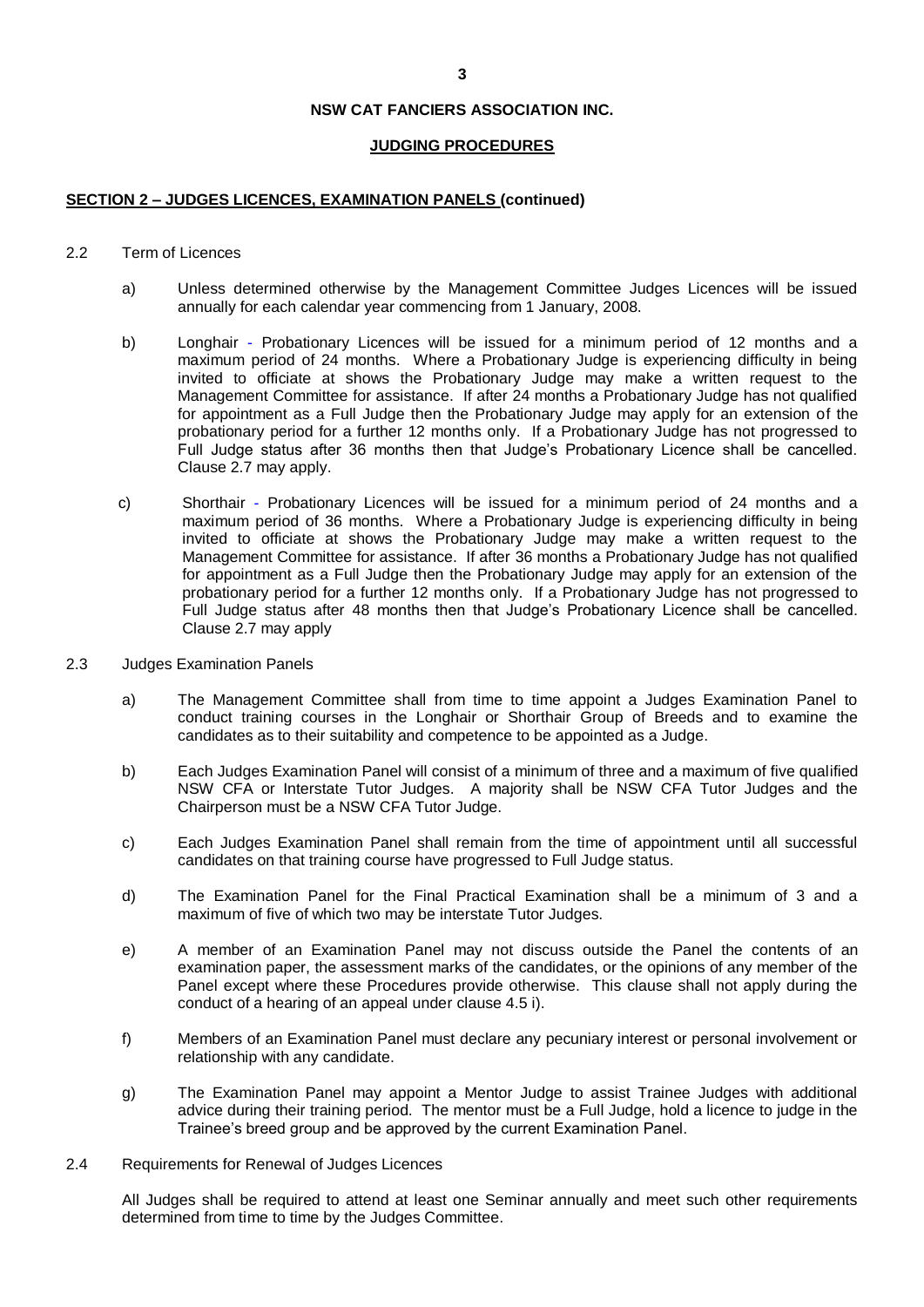### **JUDGING PROCEDURES**

## **SECTION 2 – JUDGES LICENCES, EXAMINATION PANELS (continued)**

#### 2.5 Reserve (Non-Active) List

A Judge who is not available to accept judging appointments for reasons acceptable to the Management Committee may apply to the Management Committee to be placed on the Reserve (non-active) Judges List for a maximum period of two years. A person may apply to the Management Committee to be reinstated to the Active Judges List at any time within that period. Such re-instatement shall be subject to satisfying requirements as set by the Management Committee.

#### 2.6 Cancellation or Refusal of Licence

The Management Committee in its absolute discretion may suspend, cancel or refuse the Licence of a Judge who acts in any way contrary to the Rules or Procedures or, who directly or indirectly solicits or canvasses appointments to judge, or who behaves in a manner likely to bring discredit to the good name of the Association and its Judges.

The Management Committee must give a Judge the opportunity to show cause why his/her licence should not be suspended, cancelled or refused, prior to taking action under the above paragraph.

#### 2.7 Right of Appeal

A person whose Judges Licence is suspended, cancelled or refused may appeal to the Management Committee. The Management Committee shall appoint an independent committee to hear such appeal and the decision of that committee shall be final and binding on the appellant.

2.8 A Judges Licence shall not confer any rights or entitlements on the holder thereof except as herein provided and the cancellation or loss of such Licence shall not entitle the former holder thereof to any claim for damages, compensation or right of reinstatement except in accordance with Clause 2.7.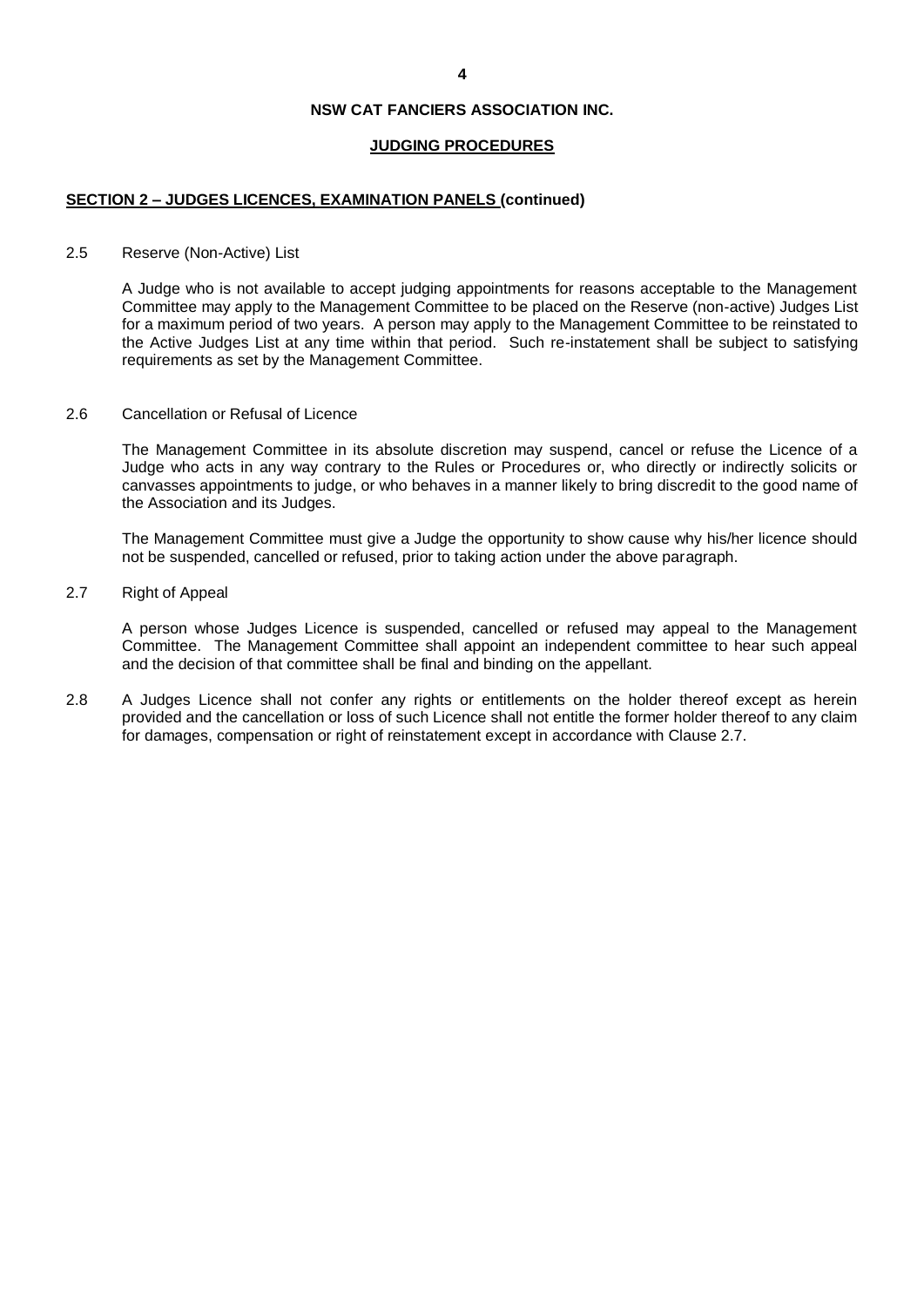### **JUDGING PROCEDURES**

#### **SECTION 3 – JUDGING AT RECOGNISED SHOWS**

3.1 Judge shall not Judge own Exhibit. A Judge shall not judge an exhibit which they directly or indirectly, alone or jointly with another owns or leases or which they directly or indirectly, either alone or jointly with another owned or leased within three months of the date of the Show at which they officiate.

An exhibit causing or likely to cause this clause to be contravened shall be ineligible to compete in any section of judging in which the Judge concerned is to officiate.

For the purpose of this clause an exhibit will be deemed to be the subject of this clause if it is an exhibit in which the Judge or Judge's spouse or partner or siblings or children or parents have or have had a direct or indirect proprietary interest.

Judges are obligated to advise the purchaser or lessee of any exhibit affected by this clause as to the showing restrictions imposed by the clause. Failure to do so may be deemed by the Management Committee to misconduct under clause 2.6.

- 3.2 Judges Record Sheets. At each judging appointment a Judge shall properly maintain the Judges Record Sheets as provided. The Judge shall initial any alteration made in these records and sign entries of awards at the conclusion of each record sheet. At the conclusion of the Show the Judge shall ensure that a copy of their Judges Record Sheet is retained without alteration for at least 6 weeks after the final day of the Show.
- 3.3 Judges Decision. At the conclusion of the judging of each class a Judge shall make awards and record the same in the Judges Record Sheet. Such decision shall be final and binding on the exhibitors unless an exhibit given an award is or should have been disqualified by the Show Committee under the Show Procedures or Judging Procedures.
- 3.4 Judges Discretion. If in the opinion of a Judge an exhibit is of insufficient quality to merit an award the Judge may withhold an award including Challenge, Reserve Challenge, or Best In Section, make such lesser award, as in the Judges opinion the exhibit may merit. Where a Judge has withheld a Challenge, Reserve Challenge or Best in Section award then the exhibit is ineligible for any higher awards including Best of Breed.
- 3.5 Order of Merit. A Judge shall not make the same award to two exhibits in the same class.
- 3.6 CCCA Awards. A Probationary Judge is required to have a Full Judge confirm and sign all CCCA awards in his/her judging assignment.
- 3.7 An affiliated club may not issue a written contract to a Trainee Judge until the Probationary status of that judge has been confirmed and formally granted by the Management Committee.
- 3.8 Prohibition Opening Jaws: The jaws of an exhibit must not be opened (opening includes lifting the lip around the jaw area) for the purpose of detecting faults in this area. The purpose of this prohibition is to minimize the possibility of injury to the judge or the exhibit and further to limit the transmission of infection.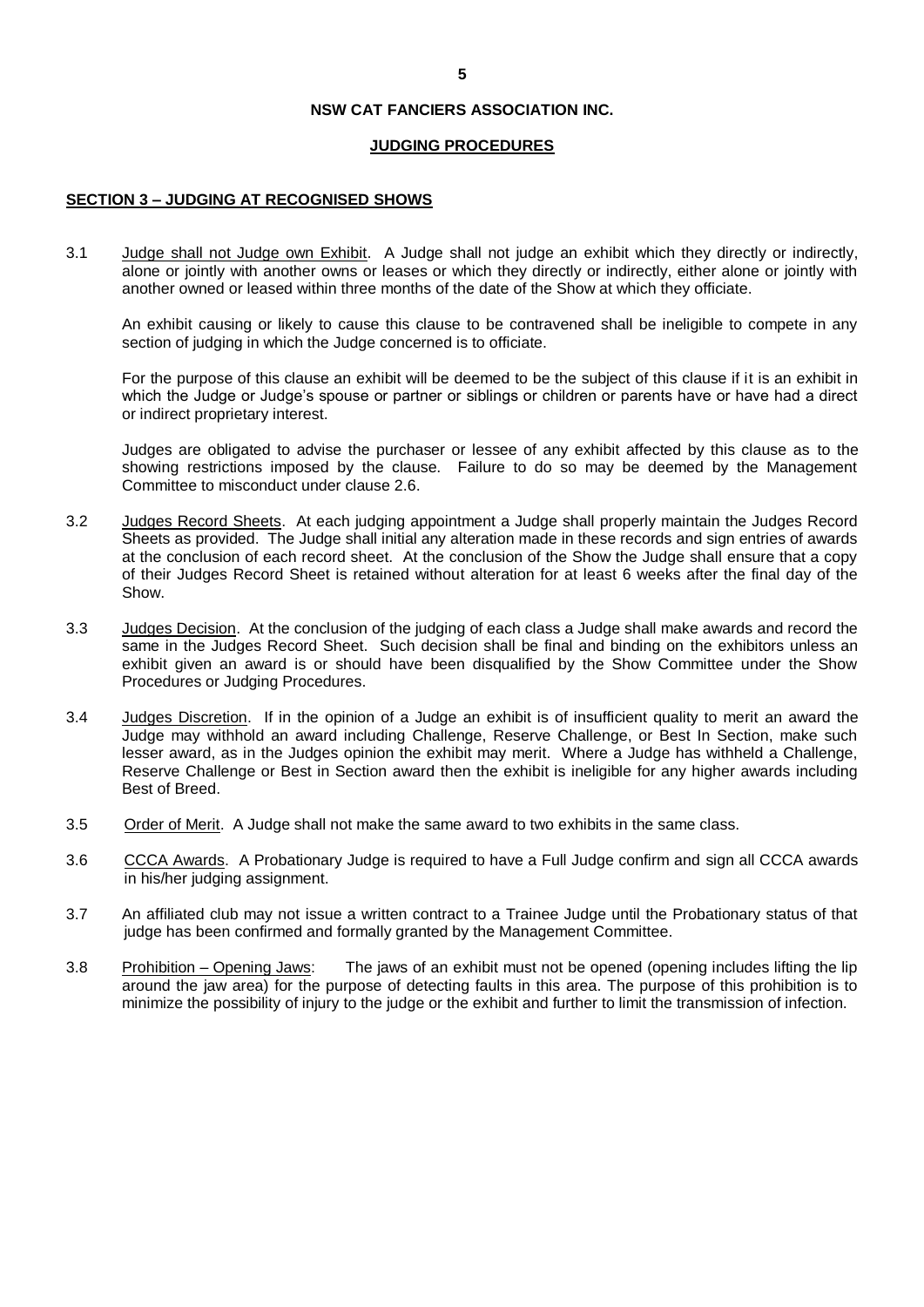#### **JUDGING PROCEDURES**

#### **SECTION 4 – JUDGES TRAINING AND EXAMINATION**

- 4.1 Training Courses
	- a) Judges Training Courses for each Group of Breeds will be held as required and at times determined by the Management Committee.
	- b) Each training course will have a separate Judges Examination Panel appointed by the Management Committee in accordance with clause 2.3

This panel will have the responsibility for admission of candidates, the detailed course design and curriculum, appointment of lecturers and tutors, organisation, and assessment and examination of candidates.

- c) A Course Co-ordinator may be appointed to assist the Examination Panel with the conduct of the course. This person shall not have access to any of the examination/assessment procedures or results unless the person is also a member of the Examination Panel.
- d) Tutor Judges and other suitably qualified persons may be invited by the Examination Panel to assist with lectures and other aspects of the course.
- e) The recommended length of Judges Training courses for the Groups of Breeds will be:

Longhair (Group 1) – 18 months, including at least 60 hours of formal training.

Shorthair (Groups 2 & 3) – 24 months, including at least 120 hours of formal training.

- f) Notice will be given in the NSW CFA journal or the association's website that a Judges Training Course for a Breed Group or Breed Groups will be conducted and the closing date and fee for such course. This notice will be published at least six weeks prior to the closing date for candidates to apply. Any restriction on the number of candidates shall be advised in the notice of the course.
- g) Applications for a place in a course shall be in writing, addressed to the Administrator, NSW Cat Fanciers Association. Primary applicants should enclose all relevant documentation supporting their eligibility.
- 4.2 Candidates Requirements
- 4.2.1 Primary Candidate. A primary candidate is a member who does not hold a Judges Licence in any Group.

A Primary Candidate will:

- a) be at least eighteen (18) years of age
- b) have been a member of NSW CFA or other recognised Body during the five (5) years immediately preceding the application
- c) be an active Steward accredited with NSW CFA or other recognised Governing Body
- d) have had recent experience in some of the following show duties:
	- \* Card room or Trophy Steward, Ring Co-ordinator
	- \* Show Secretary, Show Manager or their assistants
	- \* Show Committee member
- e) have exhibited cats in the Longhaired (Group 1) or Shorthaired (Groups 2 & 3) section for which they have made application, on at least three occasions in each of the preceding five years.
- f) have bred and registered a litter within the twelve (12) months immediately preceding the application being made.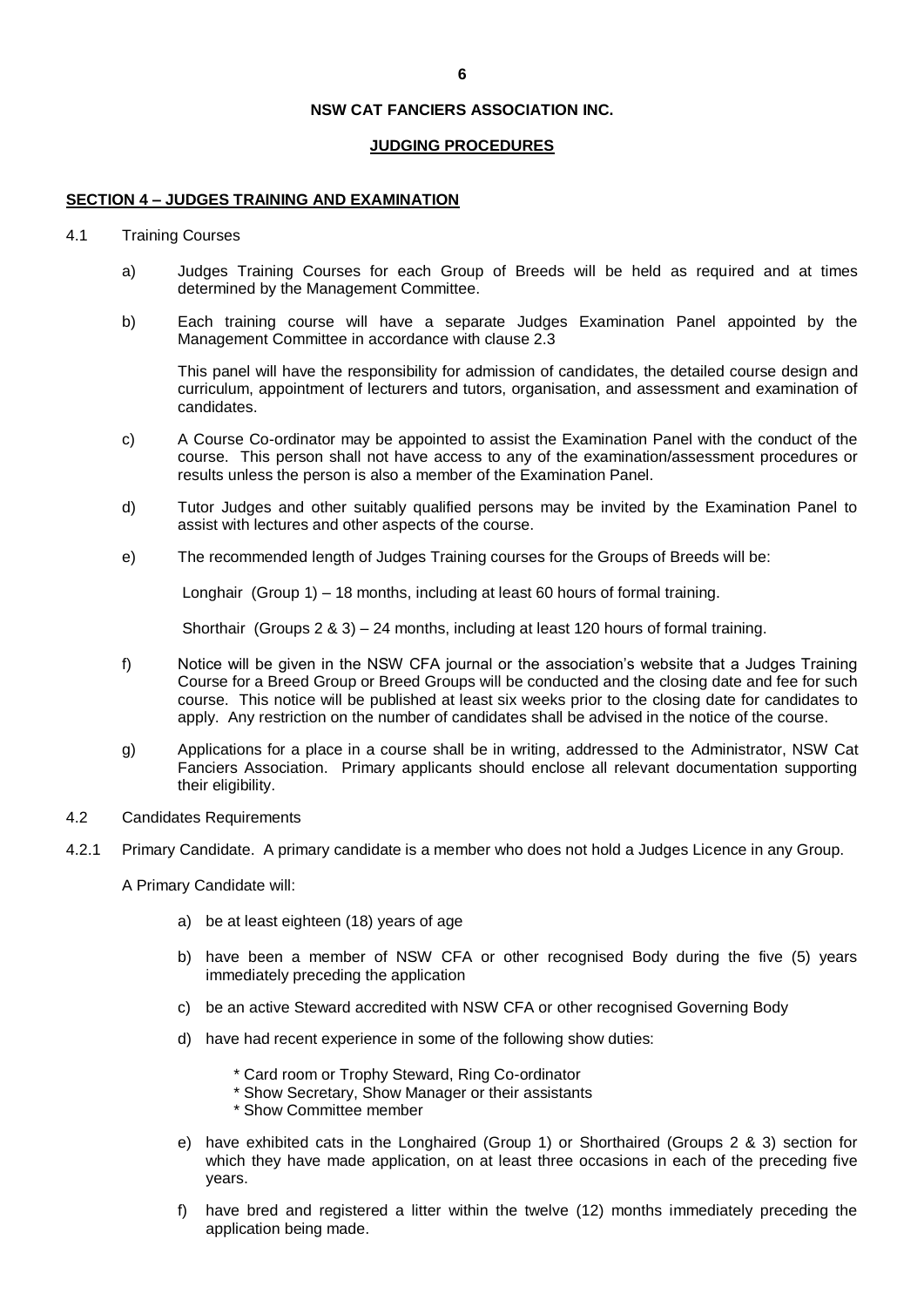#### **JUDGING PROCEDURES**

#### **SECTION 4 – JUDGES TRAINING AND EXAMINATION (continued)**

#### 4.2.2 Primary Candidate – Entrance Examination

Each Primary candidate considered by the Examination Panel to satisfy the criteria of clause 4.2.1 shall be required to sit a written Entrance Examination which will include questions on the following:

- a. A basic knowledge of the breeds within the Group
- b. Breeding and Judging ethics
- c. Show Procedures and Judging Procedures
- d. Judges record sheets and other relevant paperwork
- 4.2.3 Extension Candidate
	- a) Full or Tutor Judges wishing to extend their licence are not required to comply with the requirements of clauses 4.2.1 and 4.2.2.
	- b) Judges are not eligible to extend their Judging licence whilst they hold a Probationary Judges licence in another Group.
- 4.2.4 Acceptance of Candidates
	- a) Applicants who fulfil the requirements of clauses 4.2.1 or 4.2.2 will be notified of their acceptance into the training course as a Trainee Judge no later than 4 weeks prior to the commencement of the course.
	- b) Prior to their attendance at the first session of a training course, each candidate shall sign a statement of compliance, agreeing to abide by these Judging Procedures, and any special conditions applicable to the course.
	- c) Unsuccessful applicants will also be notified and will have the course fee refunded.
- 4.3 Training Course Content and Format
	- a) A course will cover the following subjects
		- a. Breed Standards
		- b. Assessment of Kittens and Cats
		- c. Handling of Cats and Cat Behaviour
		- d. Mechanics of Judging and Paperwork
		- e. Ethics of Judging Attitude, Conduct, Dress Code
		- f. Presentation and Speaking at Open Judging Shows
		- g. Judges Procedures and Show Procedures relevant to judging
	- b) The Judges Examination Panel shall prepare a Course Manual containing a syllabus, lecture and examination timetable, Breed Standards, and any other relevant material. Such Course Manual shall be forwarded to each candidate accepted into the course no later than 2 weeks prior to commencement of the course.
	- c) A variety of teaching methods may be employed including lectures, workshops, practical sessions, written and practical assignments.
	- d) Trainee Judges will be required to satisfactorily complete up to 6 trainee assignments at Affiliate Shows as determined by the Examination Panel.
	- e) Attendance at all formal classes and assignments during the course is mandatory. Candidates must be prepared to travel at their own expense to formal class activities. Failure to attend without the prior permission of the Examination Panel may adversely affect the candidate's standing on the course.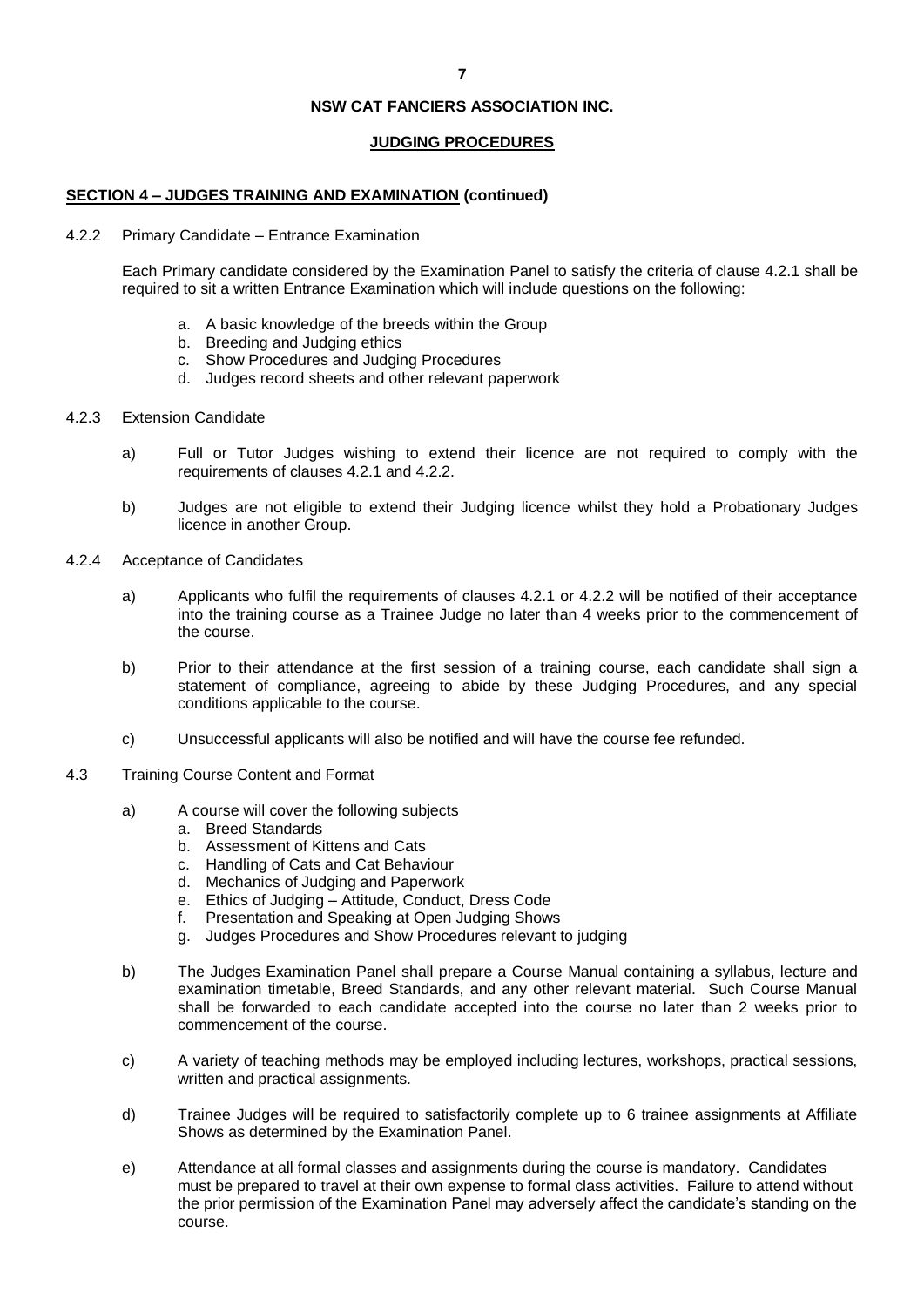## **JUDGING PROCEDURES**

### **SECTION 4 – JUDGES TRAINING AND EXAMINATION (continued)**

- 4.4 Theoretical Examination and Assessment of Candidates
	- a) Assessment shall be by written and other theoretical assignments and examinations conducted during the course.
	- b) A candidate must successfully complete the theoretical assignments/written examination section and the trainee judging assignments before being able to undertake the final practical examination.
	- c) The Examination Panel shall determine the total value of marks to be awarded for each written/theoretical assignment. The Examination Panel shall inform the candidates of the total value of marks to be awarded before each assignment or examination is undertaken. The pass mark for the assignment/written examination sections of the course shall be determined by the Examination Panel.
	- d) Each member of the Examination Panel shall independently mark each candidate's assignment or examination paper. The final mark for each candidate shall be determined by averaging the individual marks of the Examination Panel members.
	- e) After the final assessment of the theory/written examinations candidates will be notified in writing of their eligibility or otherwise to undertake the final practical examination. Candidates may request a copy of the correct answers as formulated by the Examination Panel.
	- f) A candidate may request a remark of their examinations and/or assignments. Such request shall be advised in writing to the Examination Panel through the Association's office within 14 days of receipt of the examination and/or assignment result.
	- g) When a remark of a candidate's assignments and examination papers is undertaken each member of the Examination Panel shall individually conduct a remark. The Panel members shall then consider the remark outcomes, and agree by majority decision whether the candidate is to be granted a pass or a fail. The result of the remark shall be binding on the candidate and no further request for remark or appeal may be made.
- 4.5 Final Practical Examination
	- a) The Examination Panel for the Final Practical Examination shall be appointed as per the requirements of clause 2.3 d).
	- b) The Final Practical Examination will be conducted at a special Show set up for this purpose with a minimum of 20 exhibits.
	- c) Where practicable each candidate shall be given the same assignment except when there are more than five candidates. In this latter case two or more judging assignments with the same number of exhibits shall be set which in the sole opinion of the Examination Panel are of equal difficulty. The candidates shall draw lots to decide which judging assignment they will undertake.
	- d) The Judges Examination Panel shall independently and as a panel assess the exhibits in the Show under similar conditions to those which the candidates may encounter.
	- e) Each candidate's judging slips and awards are to be independently assessed and marked by each member of the Examination Panel.
	- f) If all, or a majority, of the members of the Examination Panel award a candidate a 'pass' then the candidate is deemed to have passed and thereby satisfied the requirements for appointment as a Probationary Judge.
	- g) If a majority of the members of the Examination Panel award a candidate a 'fail', then the members of the Panel shall review the candidate's performance and results, after which the majority 'pass' or 'fail' decision will prevail.
	- h) If all the members of the Examination Panel award a 'fail' then that candidate shall be failed.
	- i) Each candidate will be notified in writing of their practical examination results not later than 14 days after the examination. Each unsuccessful candidate may have a right of appeal only where the requirements of the subclauses of this clause 4.5 have not been followed. Such appeal shall be advised in writing, including the grounds of the appeal, to the Examination Panel through the Association's Office within 14 days of receipt of the examination result. The Examination Panel shall make its observation on the appeal which shall then be referred to the Management Committee or a committee appointed by it to determine the appeal. The decision of the Management Committee or appointed committee shall be binding on the candidate and no further appeal may be made.